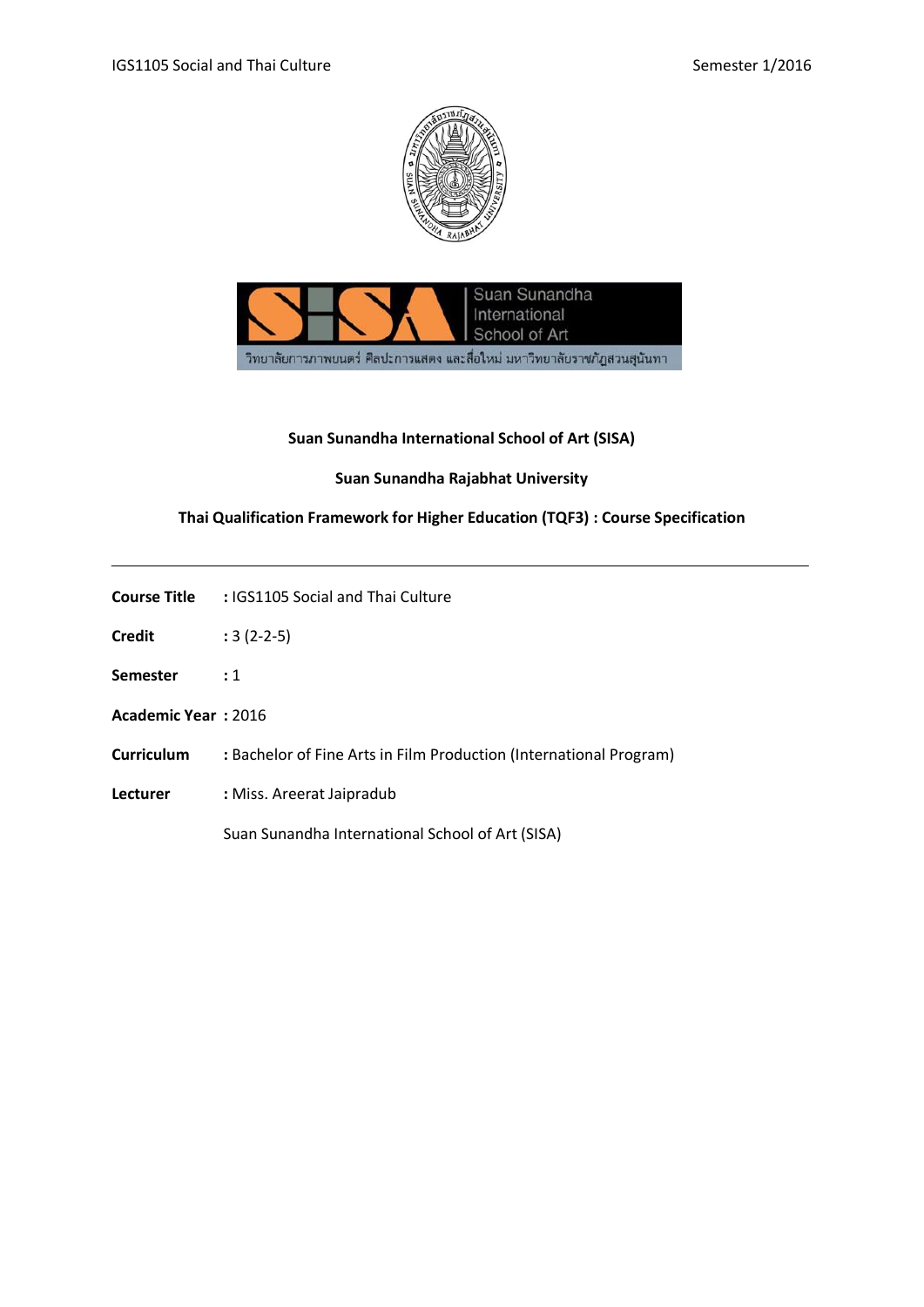#### **Section 1. General Information**

- 1. Code and Course Title : IGS1105 Social and Thai Culture
- 2. Curriculum and Course Category: This course offering, a part of the Bachelor of Fine Arts, Film Production Program, Suan Sunandha International School of Art, Suan Sunandha Rajabhat University is categorized as Film Production Specific Course / Core Subject.
- 4. Lecturer : Miss. Areerat Jaipradub

### E-mail: Areerat.ja@ssru.ac.th

- 5. Semester / Year Level of Students: Semester 2 /  $3^{rd}$  Year Students
- 6. Pre-Requisite (if any) : None
- 7. Co-Requisite (if any) : None
- 8. Learning Location : SuanSunandha International School of Art (SISA),
	- SuanSunandhaRajabhat University
- 9. Late Date for Preparing and Revising this Course: -

#### **Section 2. Aims and Objectives**

- 1. Objectives of Course
	- 1.1 To have knowledge about Thai social
	- 1.2 To understand Thai culture.
- 2. Objectives of Developing/Revising Course -

### **Section 3. Course Structure**

### **1. Course Outline**

Understanding the concept and meaning of Thai culture & Social.

#### **Time Length per Semester** (Lecture-Hours / Practice-Hours / Self Study-Hours)

| <b>Lecture</b>   | Practice         | <b>Self Study</b> | <b>Addition</b>      |
|------------------|------------------|-------------------|----------------------|
| 2 hours per week | 2 hours per week | 5 hours per week  | upon student request |

#### **2. Time Length per Week for Individual Academic Consulting and Guidance**

- a. Lecturer will be available every Tuesday from 13:00 to 17.00 at SuanSunandha School of Art or an appointment can be made upon request.
- b. Lecturer can also be reached via e-mail for any short consultations: pison.su@ssru.ac.th

#### **Section 4. Developing Students' Learning Outcomes**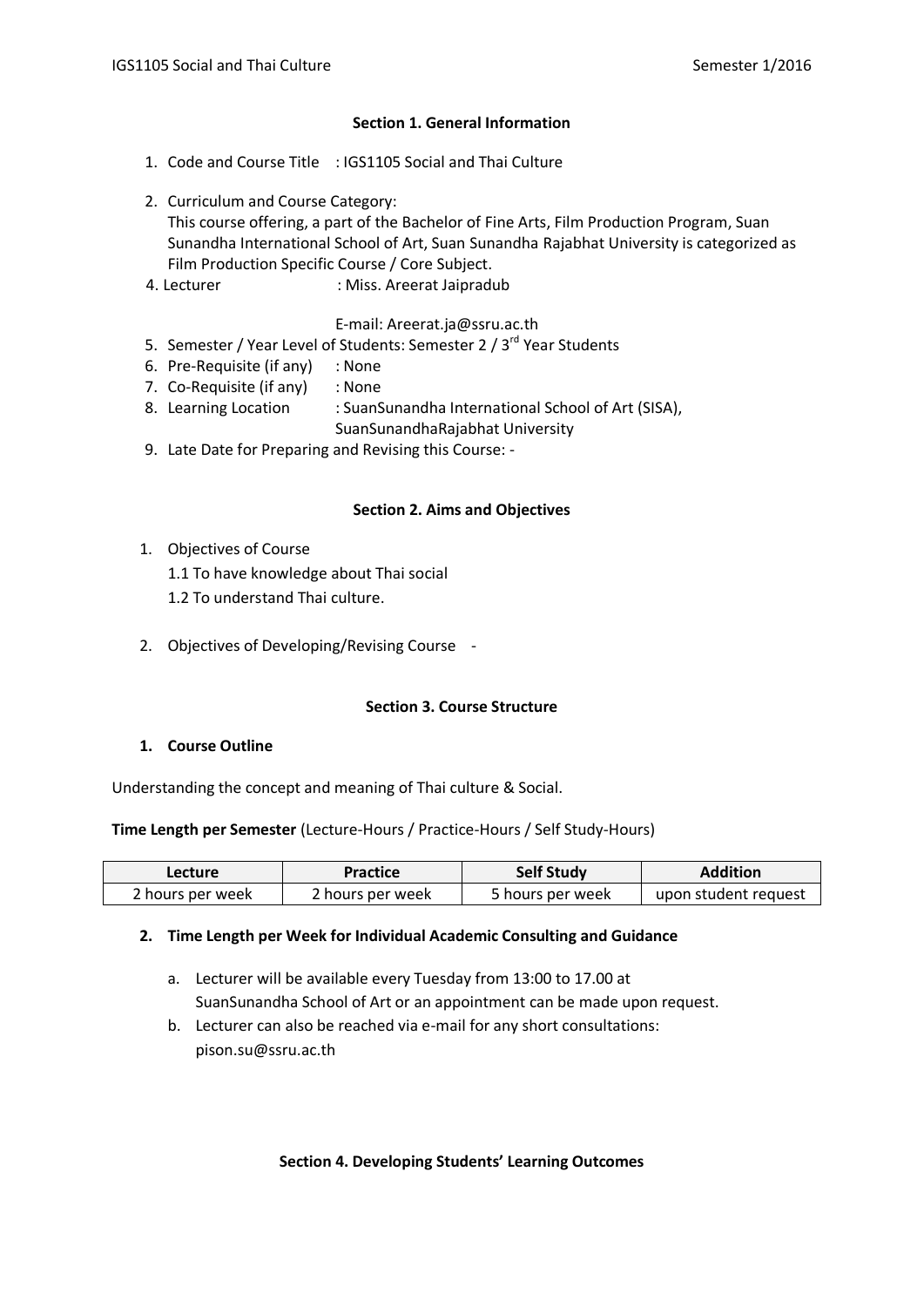| <b>Learning Standard/Outcomes</b>                      | <b>Learning Activities</b>                       | <b>Learning Assessment</b>            |  |  |  |
|--------------------------------------------------------|--------------------------------------------------|---------------------------------------|--|--|--|
|                                                        | <b>Ethics and Morals</b><br>1.                   |                                       |  |  |  |
| 1. Honesty                                             | 1. Rules setting such as                         | 1. Evaluation of on time class        |  |  |  |
| 2. Integrity                                           | attending the class on time                      | attendance                            |  |  |  |
| 3. Responsibility                                      | and regularly                                    | 2. Evaluation of on time              |  |  |  |
| 4. Punctuality                                         | 2. Group discussion                              | assigned tasks sending                |  |  |  |
| 5. Tolerance                                           | 3. Group work                                    | 3. Evaluation of harmony in           |  |  |  |
| 6. Confidence                                          | 4. Responsible for given tasks                   | students group working                |  |  |  |
|                                                        | and be honest in working                         |                                       |  |  |  |
|                                                        | and examination                                  |                                       |  |  |  |
|                                                        | 2.<br>Knowledge                                  |                                       |  |  |  |
| 1. Can apply knowledge in real                         | Explain and conclude ideas<br>1.                 | 1. Evaluation by behaviors,           |  |  |  |
| working time                                           | through teaching                                 | attention and class                   |  |  |  |
| 2. Dare to use creativity that's                       | documents and                                    | participation                         |  |  |  |
| profit for film production                             | presentation by programs                         | 2. Evaluation by group working        |  |  |  |
| development                                            | of Microsoft PowerPoint,                         | of film production and                |  |  |  |
| 3. Understand in working                               | Microsoft Word and                               | discussion                            |  |  |  |
| process rightly in standard                            | Internet                                         | 3. Evaluation by single               |  |  |  |
| 4. Good attitude to profession                         | 2. Single and group                              | assignment                            |  |  |  |
| and work based on                                      | assignment and discussion                        |                                       |  |  |  |
| moralities and ethics of                               | 3. Games for case studies                        |                                       |  |  |  |
| mass communicators                                     | understanding and                                |                                       |  |  |  |
|                                                        | conclusion                                       |                                       |  |  |  |
|                                                        | 4.Quiz in class                                  |                                       |  |  |  |
|                                                        | <b>Cognitive Skills</b><br>3.                    |                                       |  |  |  |
| 1. Can apply theoretical section                       | 1. Practice and ideas conclusion                 | 1. Evaluation by behaviors,           |  |  |  |
| and practical part to film                             | by program of Microsoft                          | attention and class                   |  |  |  |
| production                                             | PowerPoint                                       | participation                         |  |  |  |
| 2. Can analyze situations in film                      | 2.Assignment of group                            | 2. Evaluation by group                |  |  |  |
| production                                             | discussion and report                            | discussion                            |  |  |  |
|                                                        | 3. Group analysis based on at                    | 3. Evaluation by class practice       |  |  |  |
|                                                        | present film principles                          | 4. Evaluation by students' ideas      |  |  |  |
|                                                        |                                                  | conclusion, analysis including        |  |  |  |
|                                                        |                                                  | with in class evaluation              |  |  |  |
| 4.                                                     | <b>Interpersonal Skills and Responsibilities</b> |                                       |  |  |  |
| 1.Relevant interpersonal skill                         | 1. Explain and conclude ideas                    | 1. Evaluation by behaviors,           |  |  |  |
| and classmate                                          | through teaching                                 | attention and class                   |  |  |  |
| 2. Skill of creation and                               | documents and                                    | participation                         |  |  |  |
| maintenance of                                         | presentation by programs                         | 2. Evaluation by group works          |  |  |  |
|                                                        | of Microsoft PowerPoint,                         |                                       |  |  |  |
| interpersonal relationship<br>with colleagues and gain | Microsoft Word and                               | 3. Evaluation by in class<br>practice |  |  |  |
|                                                        |                                                  |                                       |  |  |  |
| and loss people                                        | Internet                                         |                                       |  |  |  |
| 3. Professional practice with                          | 2. Group works assignment                        |                                       |  |  |  |
| self-responsibility and public                         | 3. Group presentation                            |                                       |  |  |  |
| responsibility based on<br>moralities and ethics of    |                                                  |                                       |  |  |  |
|                                                        |                                                  |                                       |  |  |  |
| mass communicators                                     |                                                  |                                       |  |  |  |
| 4. Being leader and follower                           |                                                  |                                       |  |  |  |
| while working development                              |                                                  |                                       |  |  |  |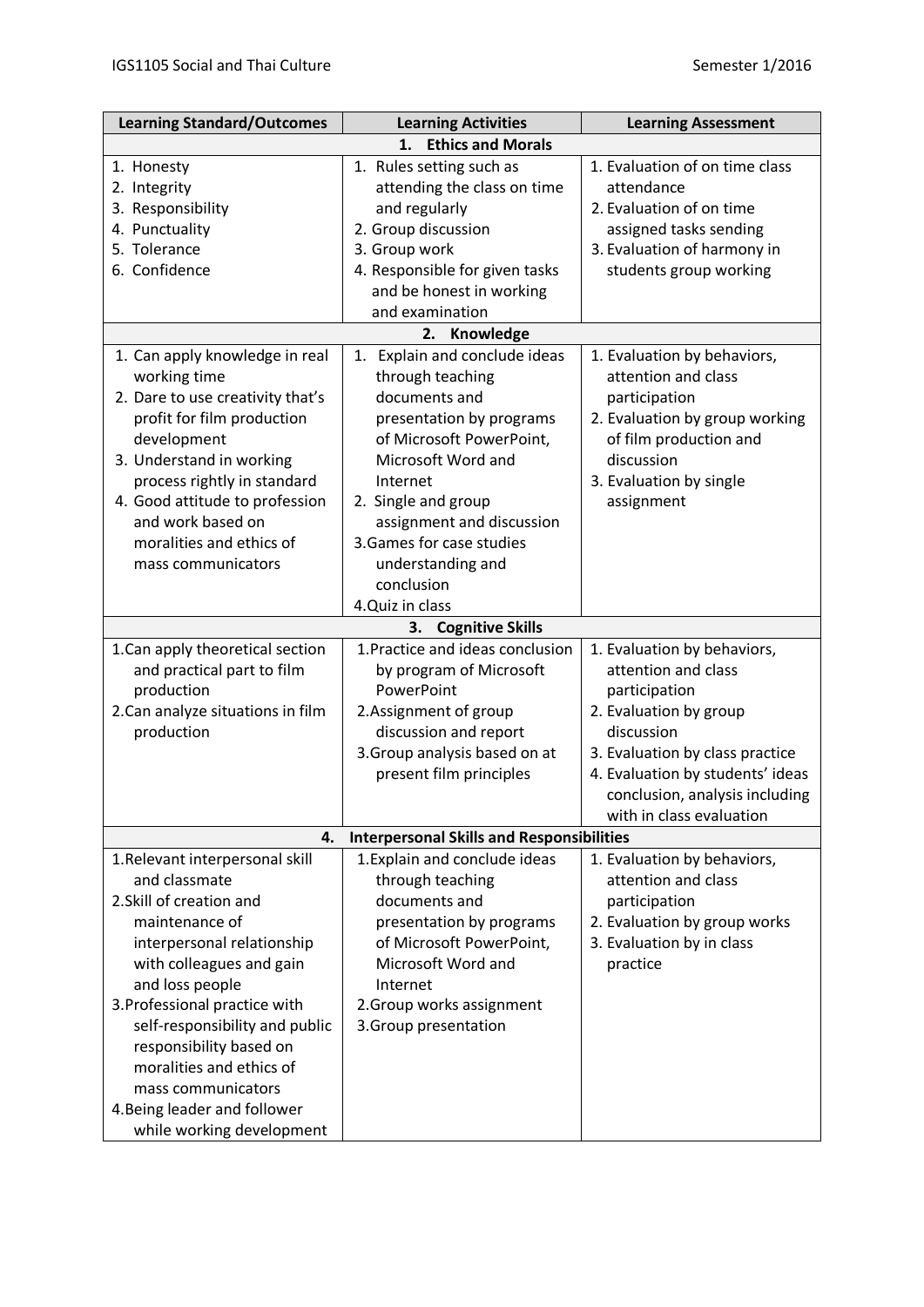| <b>Learning Standard/Outcomes</b>                                                                                                                                                       | <b>Learning Activities</b>                                                                                                                                        | <b>Learning Assessment</b>                                                                                    |  |  |
|-----------------------------------------------------------------------------------------------------------------------------------------------------------------------------------------|-------------------------------------------------------------------------------------------------------------------------------------------------------------------|---------------------------------------------------------------------------------------------------------------|--|--|
| 5. Numerical Analysis, Communication and Information Technology Skills                                                                                                                  |                                                                                                                                                                   |                                                                                                               |  |  |
| 1. Effective communication skill<br>which are listening,<br>speaking, reading and<br>writing skills                                                                                     | 1. Communicative technology<br>usage practice such as<br>assignment sending via e-<br>mail and creation of forum                                                  | 1. Evaluation by behaviors,<br>attention and class<br>participation<br>2. Evaluation by group                 |  |  |
| 2. Information technology and<br>new media usage skills to<br>support film production<br>such as information<br>searching via internet and<br>uploading produced film to<br>youtube.com | for ideas sharing<br>2. In class discussion or playing<br>of case studies games<br>3. Report presentation skill by<br>using proper forms, tools<br>and technology | discussion and presentation<br>3. Evaluation by in class<br>practice<br>4. Evaluation by single<br>assignment |  |  |

## **Section 5. Lesson Plan and Assessment**

## **1. Lesson Plan**

| <b>Week</b>    | <b>Topic and Detail</b>     | <b>Hours</b>   | <b>Activity and Media</b>                       | Lecturer                   |
|----------------|-----------------------------|----------------|-------------------------------------------------|----------------------------|
| $\mathbf{1}$   | - Course Orientation        | 4              | - Group Discussion                              | Miss. Areerat<br>Jaipradub |
| $\overline{2}$ | - What is Culture?          | 4              | -Group Discussion<br>- Power point              | Miss. Areerat<br>Jaipradub |
| 3              | -History of Thailand        | 4              | -Group Discussion<br>- Power point              | Miss. Areerat<br>Jaipradub |
| $\overline{4}$ | - Thai Traditional Culture  | 4              | - Group Activity<br>- Student<br>presentation   | Miss. Areerat<br>Jaipradub |
| 5              | - Thai Contemporary Culture | 4              | - Group Discussion                              | Miss. Areerat<br>Jaipradub |
| 6              | - Group presentation        | 4              | - Group Discussion<br>- Student<br>presentation | Miss. Areerat<br>Jaipradub |
| $\overline{7}$ | - Thai Social Context1      | $\overline{4}$ | - Group Discussion                              | Miss. Areerat<br>Jaipradub |
| 8              | - Thai Social Context2      | 4              | - Power point                                   | Miss. Areerat              |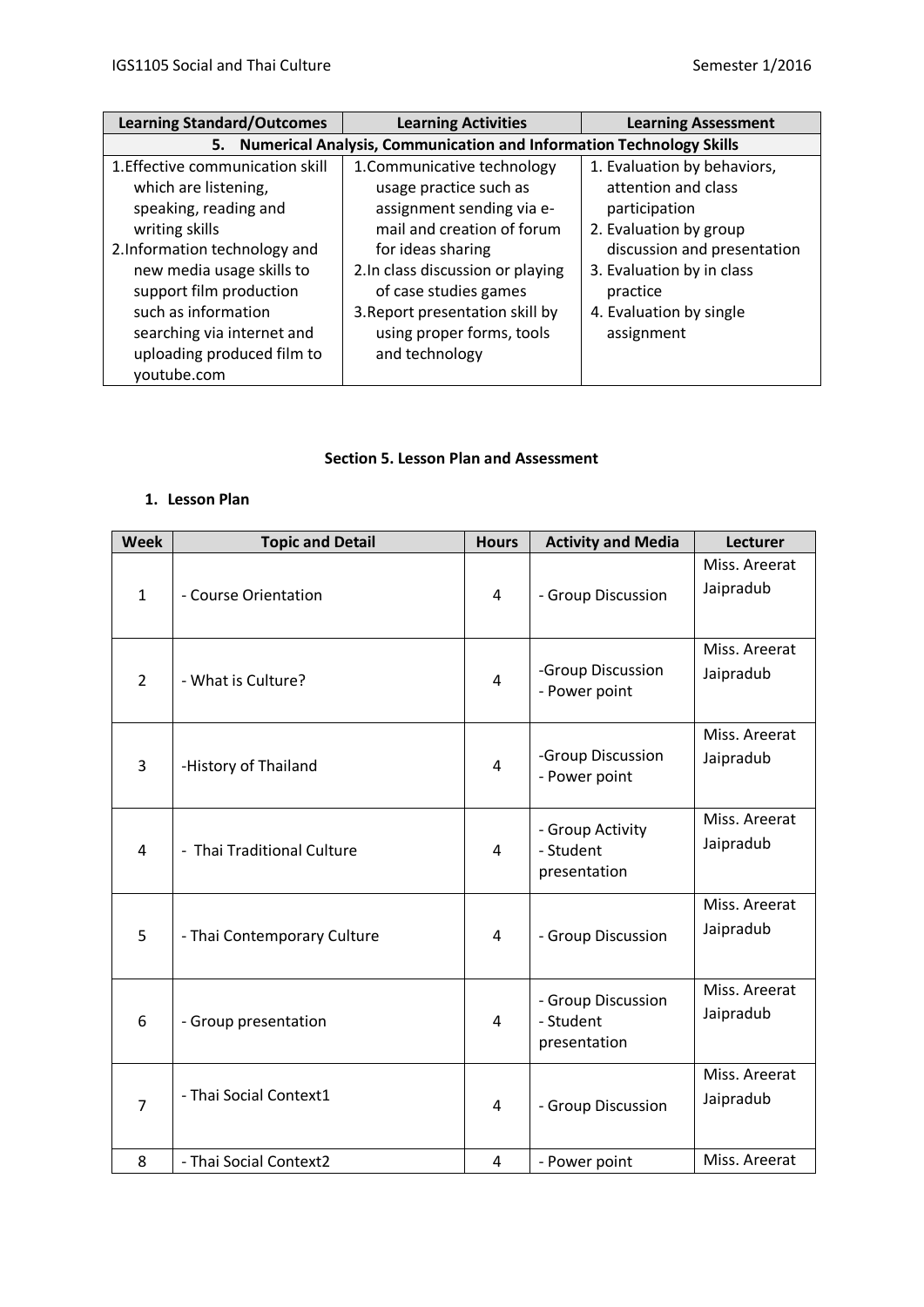|   |                |   | Jaipradub                  |
|---|----------------|---|----------------------------|
|   |                |   |                            |
| 9 | -Mid Term Exam | 4 | Miss. Areerat<br>Jaipradub |

| <b>Week</b> | <b>Topic and Detail</b>              | <b>Hours</b>   | <b>Activity and Media</b>           | Lecturer                   |
|-------------|--------------------------------------|----------------|-------------------------------------|----------------------------|
| 10          | - Discussion Thai Culture            | $\overline{4}$ | - Group Discussion<br>- Power point | Miss. Areerat<br>Jaipradub |
| 11          | - Development of Thai Art            | $\overline{4}$ | - Group Discussion                  | Miss. Areerat<br>Jaipradub |
| 12          | - Draft Assignment Presentation      | $\overline{4}$ | - Group Discussion                  | Miss. Areerat<br>Jaipradub |
| 13          | - Developing Assignment Presentation | $\overline{4}$ | - Group Discussion                  | Miss. Areerat<br>Jaipradub |
| 14          | - Developing Assignment Presentation | $\overline{4}$ | - Group Discussion                  | Miss. Areerat<br>Jaipradub |
| 15          | - Developing Assignment Presentation | 4              | - Group Discussion                  | Miss. Areerat<br>Jaipradub |
| 16          | - Final Assignment Presentation      | $\overline{4}$ | - Group Presentation                | Miss. Areerat<br>Jaipradub |
| 17          | <b>Final Exam</b>                    |                |                                     |                            |
|             | <b>Total Hours</b>                   | 68             |                                     |                            |

### **2. Learning Assessment Plan**

| <b>Learning Outcomes</b> | <b>Assessment Activities</b>   | <b>Time Schedule</b> | <b>Proportion of</b><br>Assessment (%) |  |
|--------------------------|--------------------------------|----------------------|----------------------------------------|--|
| 1. Ethics and Morals     |                                |                      |                                        |  |
| 1. Honesty               |                                |                      |                                        |  |
| 2. Integrity             | <b>Behaviors and Class</b>     | Every Week           | <b>Class Attendance</b>                |  |
| 3. Responsibility        | <b>Practical Participation</b> |                      | 10%                                    |  |
| 4. Punctuality           |                                |                      |                                        |  |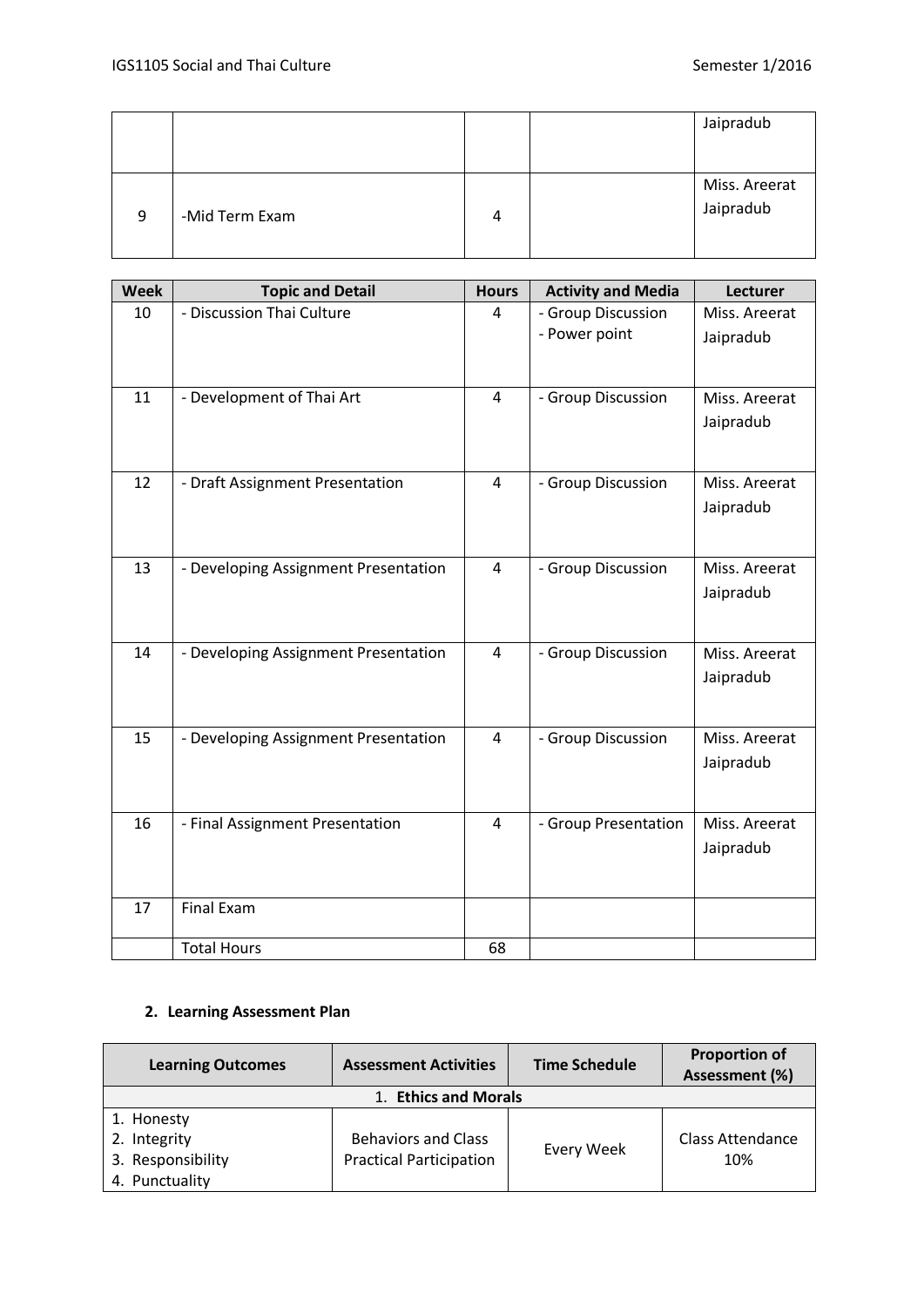| 5. Tolerance                                                                                                                                                                                                                                                                                        |                                  |             |                                |
|-----------------------------------------------------------------------------------------------------------------------------------------------------------------------------------------------------------------------------------------------------------------------------------------------------|----------------------------------|-------------|--------------------------------|
| Confidence<br>6.                                                                                                                                                                                                                                                                                    |                                  |             |                                |
|                                                                                                                                                                                                                                                                                                     | 2. Knowledge                     |             |                                |
| 1. Can apply knowledge in<br>real working time<br>2. Dare to use creativity<br>that's profit for film<br>production development<br>3. Understand in working<br>process rightly in standard<br>4. Good attitude to<br>profession and work based<br>on moralities and ethics of<br>mass communicators | Group Assignment and<br>Analysis | Week 13 -17 | <b>Group Assignment</b><br>30% |
|                                                                                                                                                                                                                                                                                                     | <b>Cognitive Skills</b><br>3.    |             |                                |
| 1. Can apply theoretical<br>section and practical part<br>to film production<br>2. Can analyze situations in<br>film production                                                                                                                                                                     | Group Discussion and<br>Analysis | Every Week  | <b>Group Discussion</b><br>20% |

| <b>Learning Outcomes</b>                                                                                                                                                                                                                                                                                                                                                                   | <b>Assessment Activities</b>                                               | <b>Time Schedule</b> | <b>Proportion of</b><br>Assessment (%) |  |
|--------------------------------------------------------------------------------------------------------------------------------------------------------------------------------------------------------------------------------------------------------------------------------------------------------------------------------------------------------------------------------------------|----------------------------------------------------------------------------|----------------------|----------------------------------------|--|
| <b>Interpersonal Skills and Responsibilities</b><br>4.                                                                                                                                                                                                                                                                                                                                     |                                                                            |                      |                                        |  |
| 1.Relevant interpersonal skill<br>and classmate<br>2. Skill of creation and<br>maintenance of<br>interpersonal relationship<br>with colleagues and gain<br>and loss people<br>3. Professional practice with<br>self-responsibility and<br>public responsibility based<br>on moralities and ethics of<br>mass communicators<br>4. Being leader and follower<br>while working<br>development | Midterm Exam                                                               | Week 9               | <b>Class Participation</b><br>20%      |  |
| 5.                                                                                                                                                                                                                                                                                                                                                                                         | <b>Numerical Analysis, Communication and Information Technology Skills</b> |                      |                                        |  |
| 1. Effective communication<br>skill which are listening,<br>speaking, reading and<br>writing skills<br>2. Information technology<br>and new media usage skills<br>to support film production<br>such as information<br>searching via internet and                                                                                                                                          | <b>Final Exam</b>                                                          | Week 17              | <b>Group Assignment</b><br>30%         |  |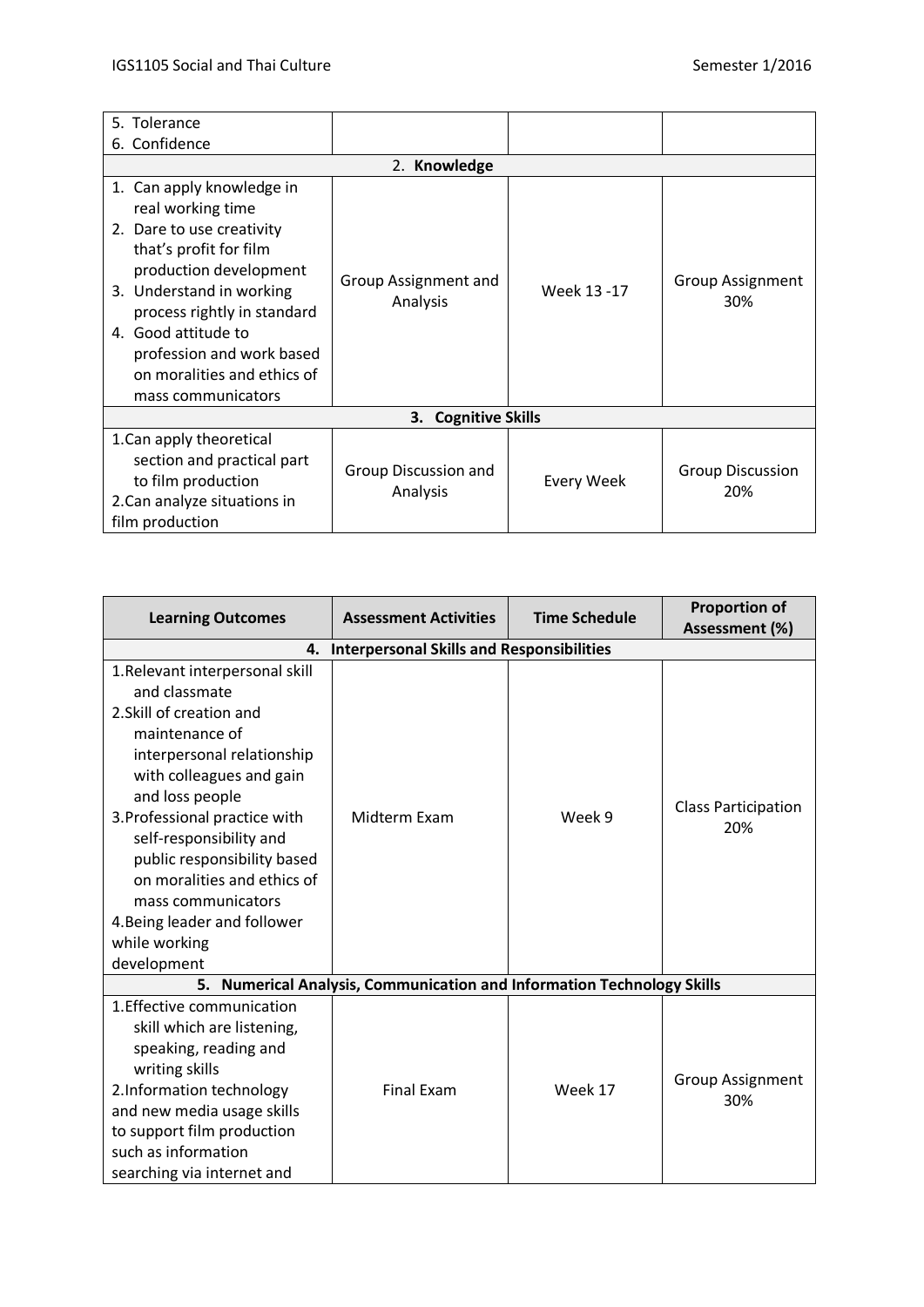| uploading produced film |  |  |
|-------------------------|--|--|
| to voutube.com          |  |  |

### **Section 6. Learning and Teaching Resource**s

- 1. Major books and documents
- 2. Important document and information
- 3. Suggested document and information

Section 7. Course Evaluation and Improvement

1. Strategies for Course Evaluation by Students

1.1 Explain to students to understand significance of subject development and students' roles in subject effectiveness evaluation as gain and loss people of program management

1.2 Support subject effectiveness evaluation by students before and after studying

1.3 Create opinion sharing atmosphere about subject effectiveness between lecturer and students while studying

2. Strategies for Course Evaluation by Lecturer

2.1 Evaluation majorly based on students' participation such as students' behaviors and participation consideration

2.2 Evaluation by lecturer's point of view such as teaching potential according to set teaching plan evaluation and teaching atmosphere consideration

2.3 Evaluation by students' scores

2.4 Evaluation of teaching by faculty's academic section

- 3. Teaching Revision
- -

-

4. Feedback for Achievement Standards

4.1 Students' outcomes, group works' quality and single assignment the whole semester harmony consideration

4.2 Proper teaching management plan evaluation, teaching activities creation, giving assignments, evaluation and score assessment with subject description and program objectives 4.3 Cooperation with the next subject lecturer for previous subject evaluation

5. Methodology and Planning for Course Review and Improvement

-

Section 8.Grading System

| Score (%) | Grade | <b>Meaning</b> | Value |
|-----------|-------|----------------|-------|
| 86-100    | A     | Exceptional    | 4.00  |
| 82-85     | А-    | Excellent      | 3.75  |
| 78-81     | B+    | Very Good      | 3.50  |